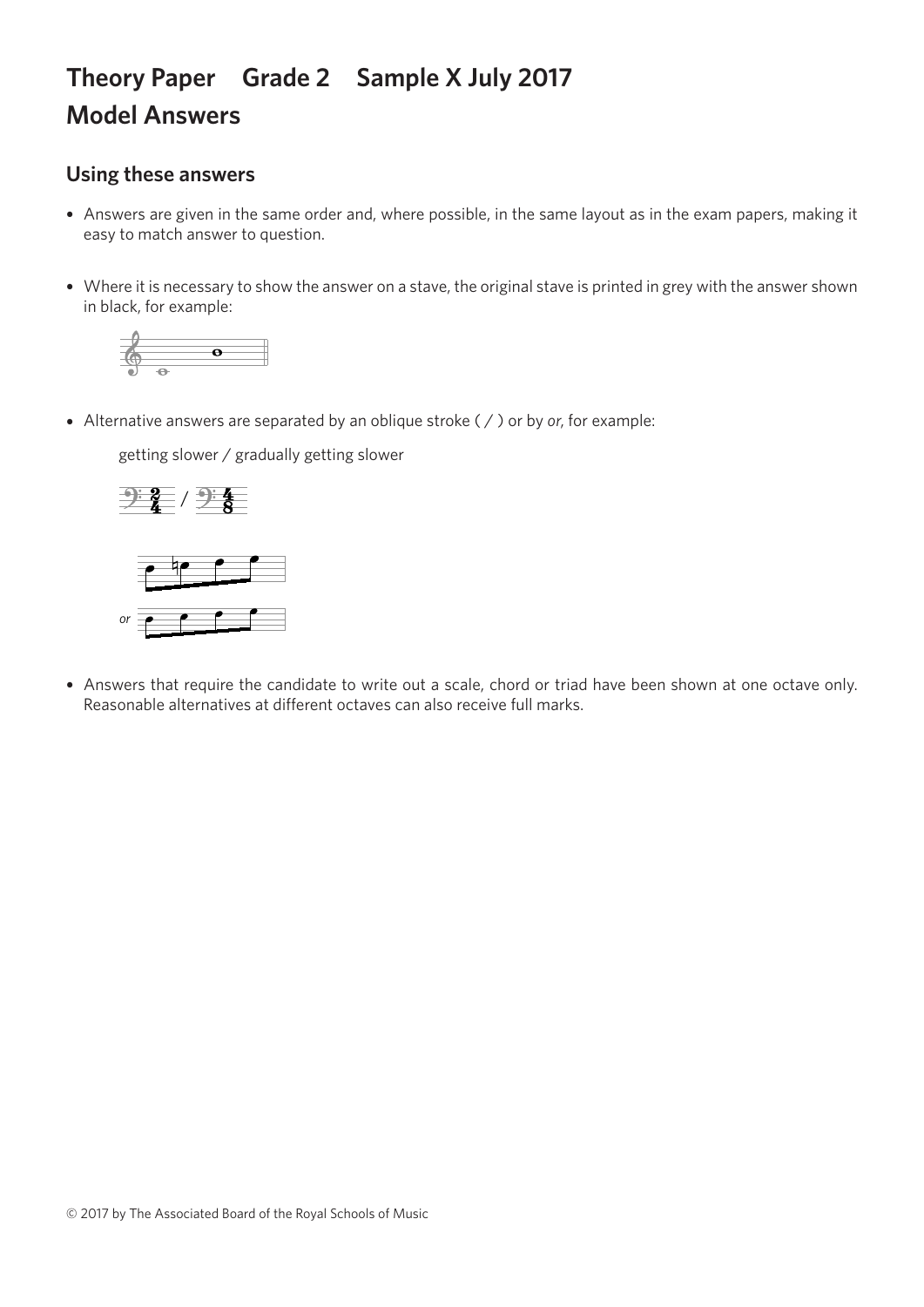$\frac{2}{9}$ **1**









$$
4 (a) Bb Eb G Ab F C C D Eb
$$
\n(10)

(b) three

**5** (10)